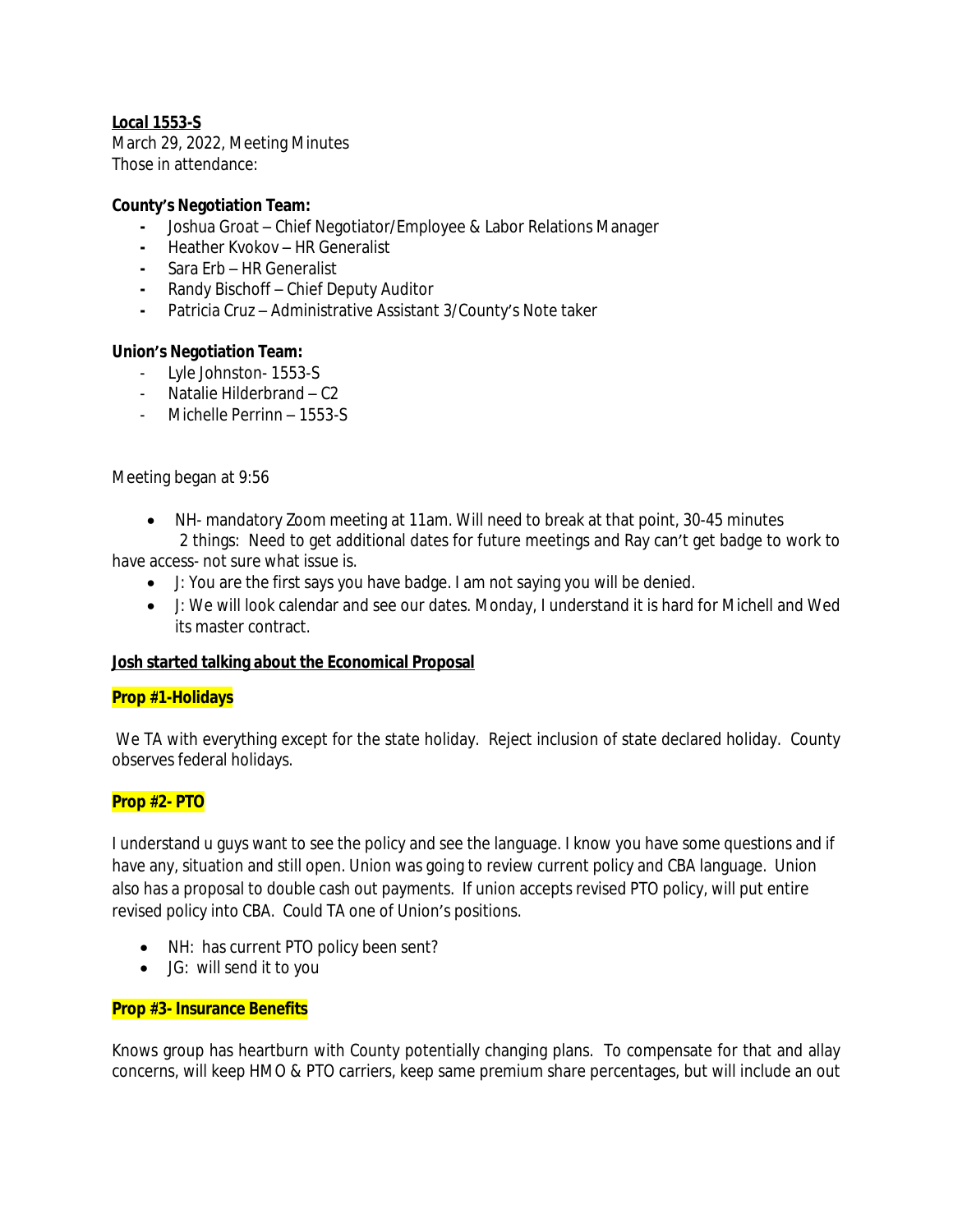of pocket max. County could still make changes to the plans, but will not impact employee's OOP max. Any changes will not be substantial. (e.g. co-pay increase, ER co-pay increase, etc.)

11.5: as of right now, the ACA taxes have been removed from the bill, but unsure if they will come back. Would feel more comfortable leaving this article in the CBA.

J: Natalie you have questions about the taxes?

#### **Prop #4- Wages**

Things are progressing enough; we'll be able to start making movement on wages. I think we are going to have movement since we have TA

#### **Prop #5- Out Of Class Pay**

1553S is small, about 65 people. 1-2 people per department. We're not sure why there is hesitancy to agree to proposed language. Can't see where Out Of Class even occurs. But if it does, how can they do the full scope of the position in 1 hour (vs. 2)?

• NH: last meeting, had requested Out Of Class pay summary to see what impact might be. Likely happens more in base unit, but would like to see numbers.

### **Prop #6- Reporting time & call back pay**

County does not agree.

#### **Prop #7- Overtime**

We understand there is extreme concern about this proposal. DOL is potentially coming out with a new role. Will leave this open for now- maintaining it, but just a placeholder.

#### **Prop #8- Comp Time**

TA

#### **Prop #9- Step Increase Process**

Waiting on response from union.

#### **Response to Union proposals:**

**Prop #1- Term of contract**

TA

## **Prop #2-Wages**

No interest in going to a 7 step range. Not going to agree to Service Enhancement Pay. Not going to agree with CPI-W in Seattle- Tacoma- Bellevue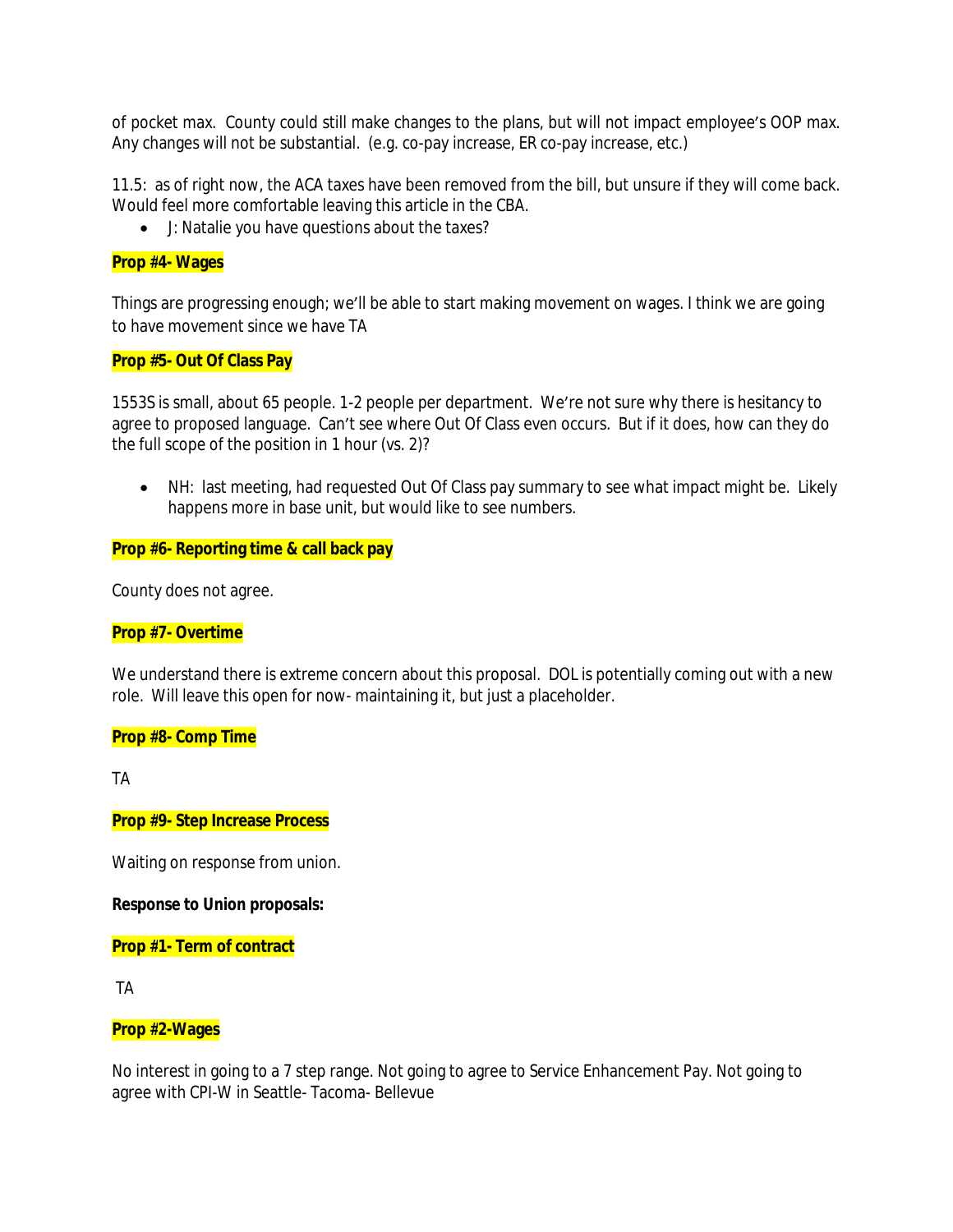- NH: any counter
- JG: not going to have a CPI index; much rather have a fixed rate

## **Prop #3 Retention Incentive Pay**

Not in agreement with Retention Incentive Pay.

## **Prop #4 – Education/Succession Incentive Pay**

Maybe open to education/succession incentive pay. If County agrees, any position where a degree is a requirement, employee will not receive extra pay for having that degree.

- NH: if position requires a BA/BS, but employee has a master's- would I be eligible?
- JG: potentially- would be above & beyond what is already required

## **Prop #5 – Union Security**

Reject, see County's Non-economic proposal #2

## **Prop #6 – Juneteenth**

TA

## **Prop #7- Modify Article 9 - PTO**

9.1 - Reject- not interested in adding additional accrual bands

9.6.5- if union agrees with County's proposal, we'd agree with this section.

Art 9 – NEW - COVID paid leave- union rejects. This is what CAT account is for. No additional need to offer more time off for COVID.

#### **Prop #8- Bereavement Leave**

Don't agree to add parent to 10 day benefit

**Prop #9- Medical Benefits**

County has its own proposal

## **Prop #10- Classification/Reclassification**

County will have a modified proposal on Article 14- will provide to the union once we've revised our language. May or may not be today.

- NH: why is county objecting to adding Medicare gap language.
- JG: viewed as an additional benefit. Still open… if added, will be a reference to County policy.

#### **Prop #11- Discipline and Discharge**

We agree with clarification of 60 months but the other we are not in agreement. Not in agreement to require counseling prior to administering discipline (example of serious offense)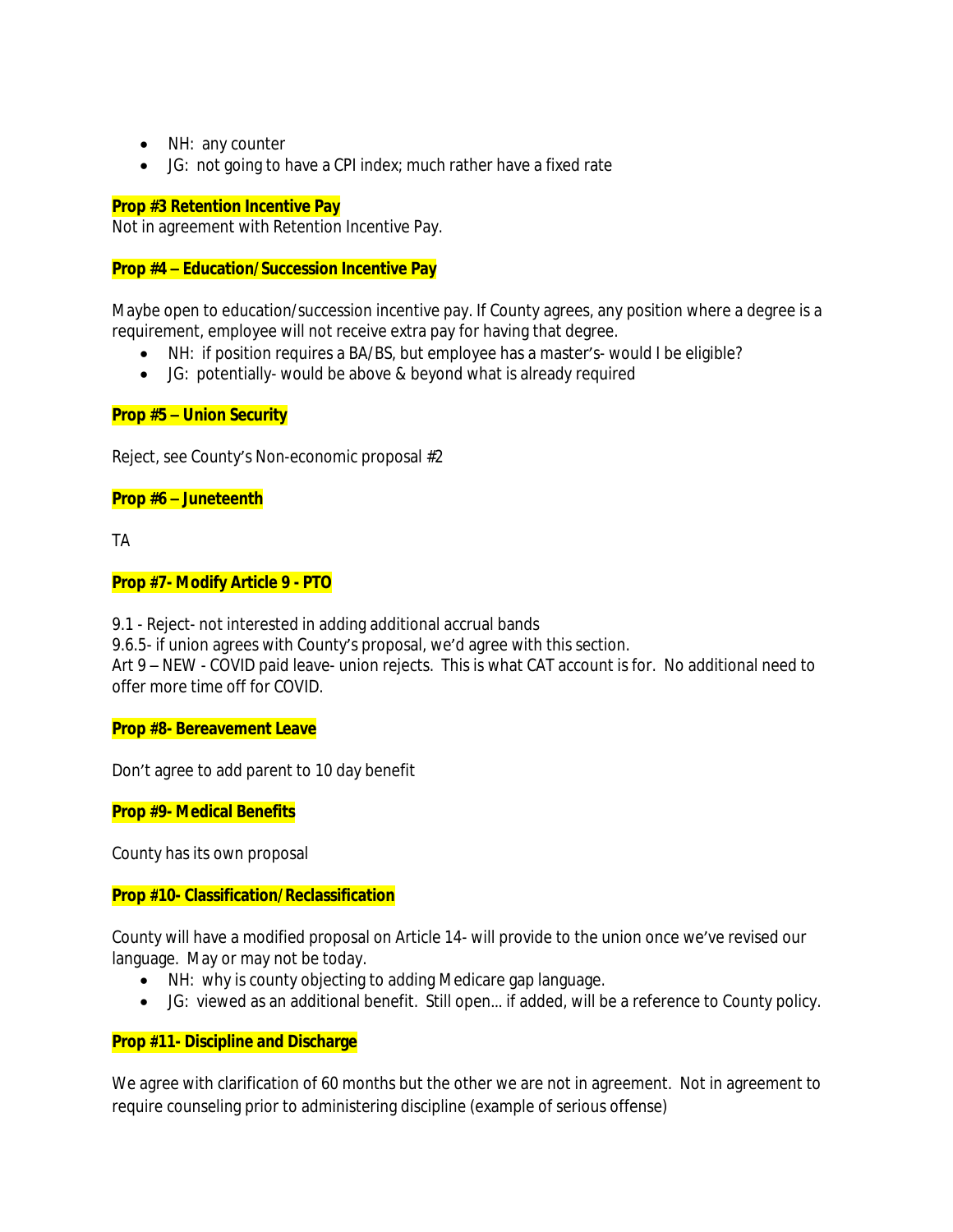#### **Prop #12- Grievance Procedure**

Not going to agree to allow remedy to be granted. Already avenues in the CBA regarding not meeting timeframes.

### **Prop #13- Wage Study**

CBA was closed 7/1/20; county has no interest in implementing retro to 7/1/20

### **Prop #14- Lag Pay**

only need to negotiate potential impact. Will happen in "rip off the band aid" fashion. Should be that we focus on impact vs. method of implementation.

### **Prop #15- NEW HRA/VEBA**

County does not offer HRA/VEBA- no interest in offering

#### **Prop #16- NEW – Deferred Compensation Match**

Reject \$200 but may see a counter.

- NH: lag pay… how does union know what impacts will be if method of implementation hasn't been decided?
- JG: it will be a 1-week delay, semi-monthly- unless we can find a system that will report correctly to DRS via bi-weekly. Looking at options to bridge the gap… 1 time cash out, loans, etcopen to other options.
- NH: passed out Union's response to the County's 3.15.22 non-econ proposals
- NH: elephant in the room, the wage adjustment sheet. Agree these are correct numbers but have questions. Union sees this as a wage adjustment, current step to current step, to a max of 10%. County proposes first step providing an increase. Union proposes step to step, to a max of 10%. Applies current language in CBA to implementation of study. Appreciates that when 1st study came out, it didn't make any sense. In current data, some have been equalized, but some still don't make sense. (e.g. Probation Counselor 2's vs. PO2's vs. Pretrial Svc Officer 2's. Should all be at the same grade?) Still need to look at appropriate grade for PC2's and PO2's. Thinks it should be 240- possibly higher. For internal parity, makes sense. Have heard that they really felt it should go back to July 2020. If County agrees to step-to-step, and looking at PC2 and PO2, would agree to January 1, 2021 effective date. What would happen with next step date? CBA says keep same step date unless negotiated otherwise.
- JG: doesn't understand bargaining chip- CBA was closed at the time.
- NH: In the meetings/presentations, presented as an opener. Info came through and then everything was put on hold. Members are pissed. Implemented with non-reps, but union members were put on hold? Hears County's position that CBA was closed 7/1/20, so could agree to make effective 1/1/21.

**Natalie start to give the responses to County's proposal**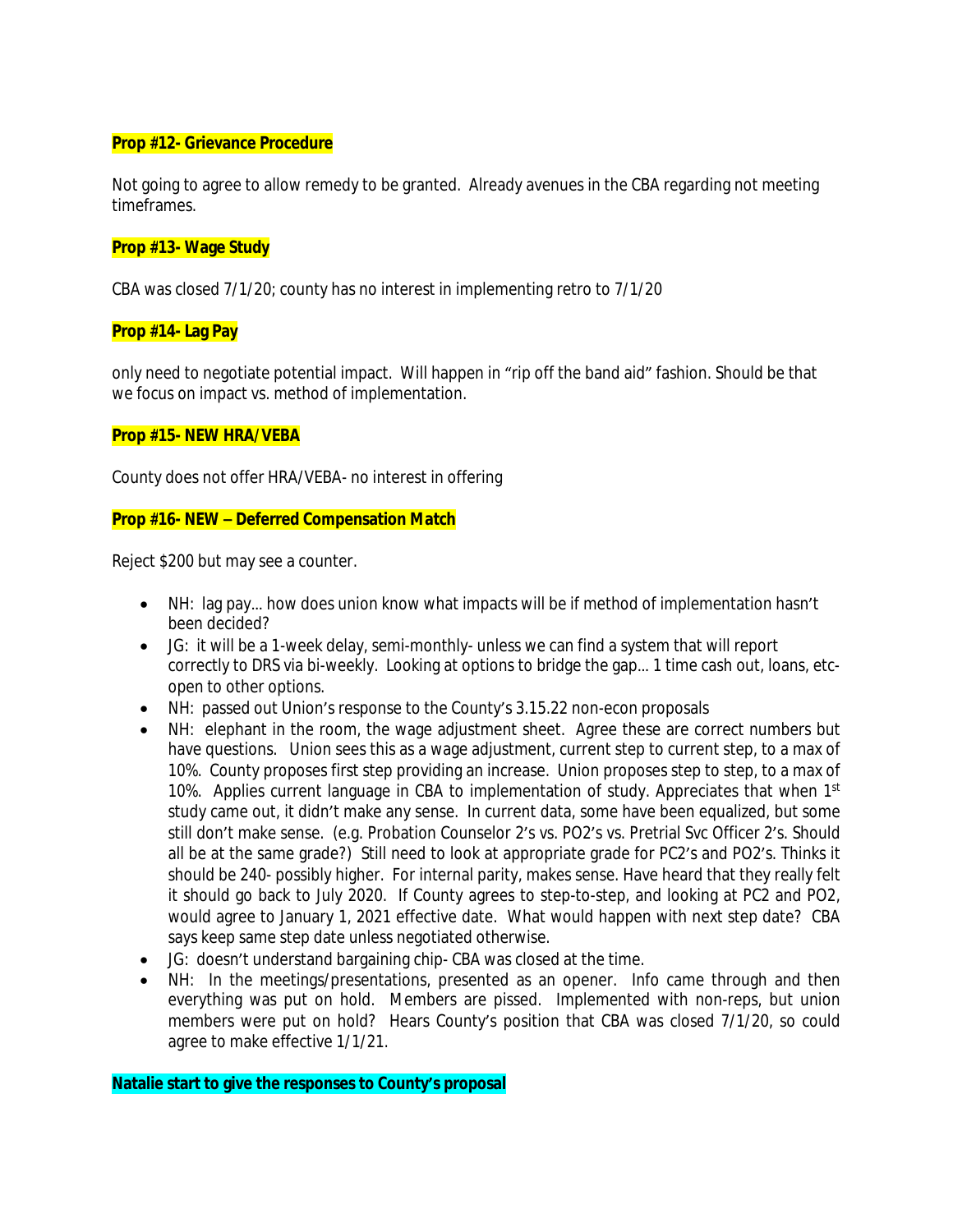## **Non econ prop #2- Union Security**

Union still rejects with proposed edits.

5.7- not in agreement with removing home addresses and telephone numbers

### **Non econ prop #3- Union Activities**

TA

### **Non econ prop #4- PTO**

To fully assess, needs to see the policy. Doesn't want to waive their ability to negotiate if policy changes. Union needs a copy of PTO policy.

### **Non econ prop #6- Hours of Work**

Page 12- heard what County said about flexibility.

12.2- word smithed some language (reference 12.2.2.)- specifically listed the most common schedules. Anything outside that would need to be negotiated. 12.2.3- holiday pay at rate of daily hours. Already in article dealing with holiday pay?

- JG: 12.2.2- with this language, we can implement any one of these schedules without any notification or bargaining with 1553S.
- NH: just notify, but don't need to bargain the impacts. Only concerned with Hinky schedules (something outside the standard).
- JG: what is a 7-day 37.5/40 schedule? No daily OT? No day of rest schedule? NH: No. true flex schedule.
- NH: requires a written agreement with ee, per LNI.
- JG: so OT based on 37.5/40 hours in a work week?

NH: correct. Listed out what is most commonly utilized. Tried to word it in a way to list out the standard schedules currently being utilized.

 NH: 12.3- paid leave. Union rejects County's proposal. Not only no, but members have said hell no.

## **Non econ prop #7- Leaves of Absence**

Tried to wordsmith. 13.3.3- if employees are truly exempt, shouldn't have to use leave time. Specified in counter that would only apply to non-exempt.

- NH: called L & I, exempt employees cannot be required to take partial deductions
- NH: to equalize benefit upon closure, employees not scheduled to work should receive time off as well.
	- (discussion about if employees have to work, vs. do not have to work)
- NH: treat it like a holiday, use same logic

**Non econ prop #8- Classification/Reclassification**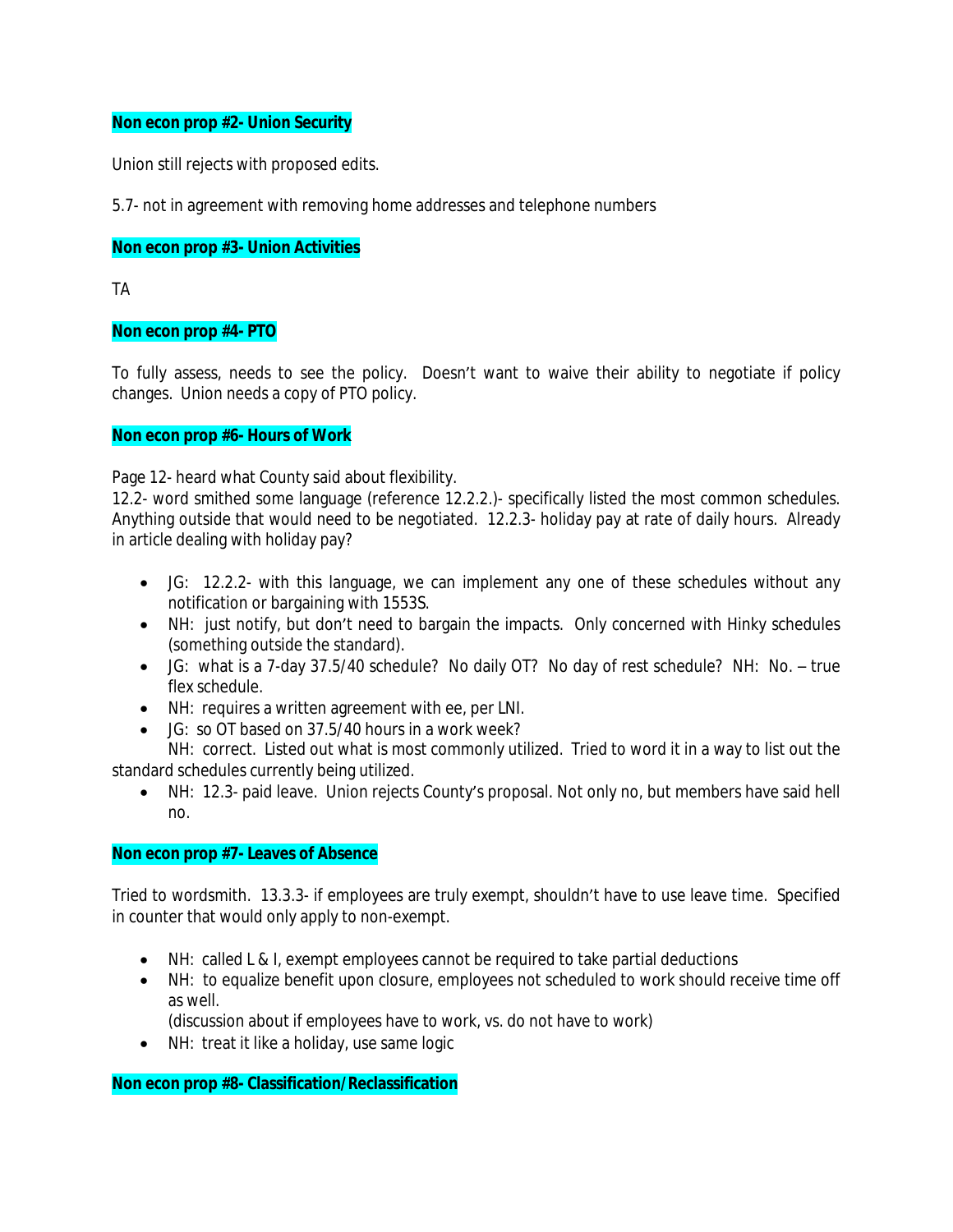Under 14.1.3- union still feels it needs to be "negotiate". Still think reclassifications have value, particularly with Civil Service. To do away with language, isn't a good elimination- process is still needed.

- JG: how often is reclassification process utilized?
- LJ: working on one right now... job changes that could lead to reclass (discussion about different types of reclassifications)
- LJ: due to change in technology, an employee's job duties have changed. Will need to rewrite the position. Will be a reclassification.
	- (discussion about 1553 vs. 1553S reclassifications)
- JG: how often does it occur in 1553S
- NH: doesn't happen a lot, but it does happen. One in Juvenile, etc. Still think there's value.

(discussion about posting vs. not posting reclassified positions)

- NH: what happens if person who has been doing the work, isn't selected (if position is posted)?
- JG: would hope that person would be selected
- LJ: Civil Service Rules- allows for reclass if the first position would be eliminated, the incumbent doesn't have to go through testing process to move into new position.

14.3- still want data shared so union can do due diligence to analyze

14.4- still believe there is value in the language. Spells out how rate of pay is calculated.

14.5- same thing, but need to update 14.5.2- sick/vacation no longer applicable

14.6- made some headway. 14.6.1- can appoint anywhere in range. 14.6.2- union is notified of advanced step. 14.6.3- no leapfrogging in same dept and same job class. If leapfrogging occurs, current incumbents are immediately brought up to same level. Additionally, employee will receive increase in 6 weeks, so no future leapfrogging occurs.

14.7 - 14.8- 5%

14.10- competitive vs non-competitive, step increase at 6 months and then annually thereafter (same process as promotion)

#### **Non econ prop #9- Seniority**

Agree to delete 16.5

**Caucus 11:04am- back together at 1pm?**

**Regroup 1:26pm**

JG- presented County's Amended Non-Econ Props

**Prop #2- Union Security**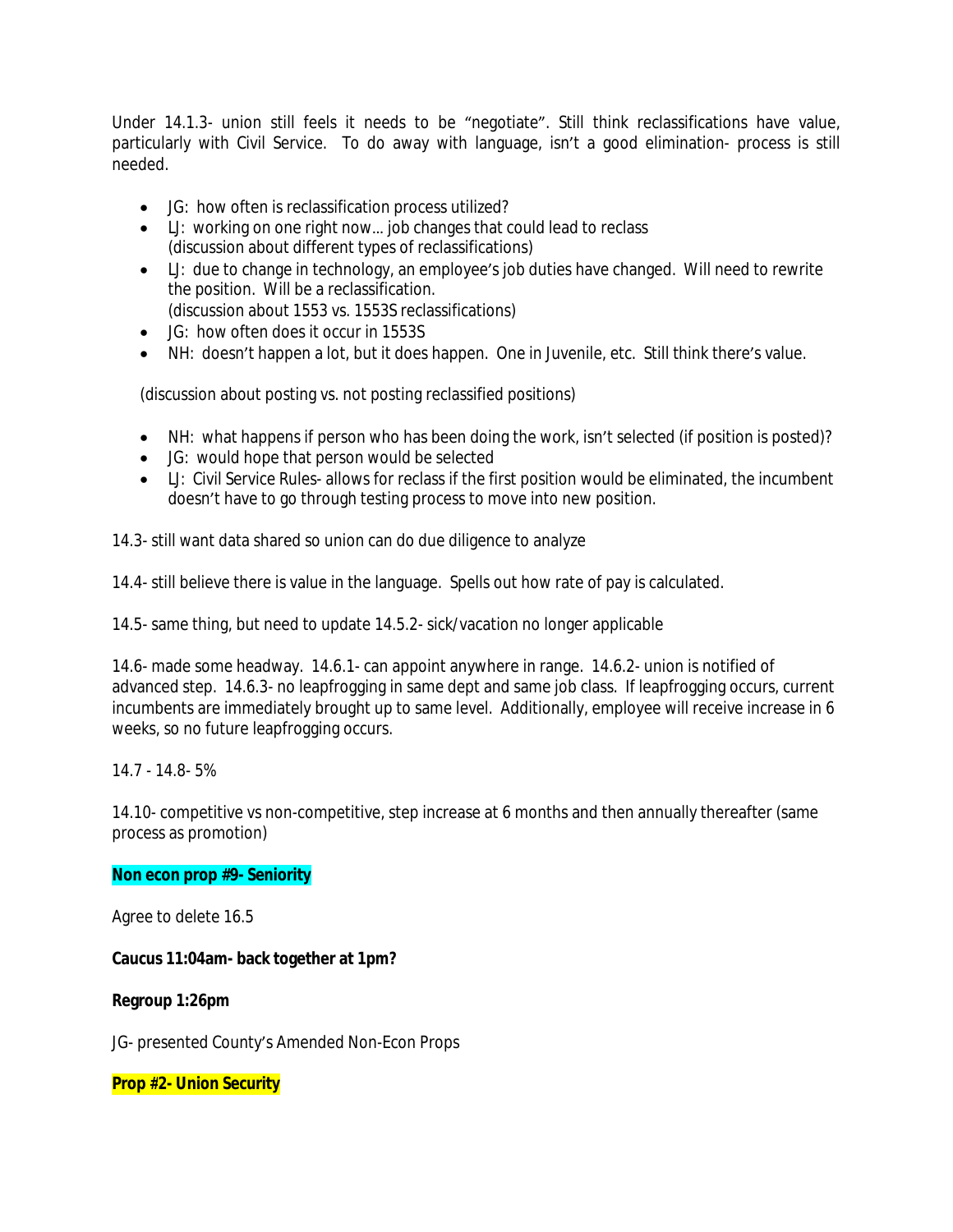1<sup>st</sup> change proposing... union is requesting home address & home phone, in exchange ask for union's agreement for terms at top of p. 3 (5.1). All other changes remain as proposed.

- NH: this is a statewide form… original goes to payroll, other copy to union. C2 will not re-do the form for the County, as it's a statewide form. If form goes to payroll, how does union get their copy?
- JG: county doesn't need the original… a copy just needs to go to payroll
- NH: sometimes the union gets them, then sends a copy to payroll... sometimes vice versa. Payroll usually requests the original. Because it says on the form itself that certain copies go to certain groups.
- JG: will probably need to rewrite entire section. County should not be doing the union's work in gathering the forms and sending them to the union. Not always going to be a form anymoremany different forms of approvals.
- JG: not agreeing to anything without the final verbiage in place.

# **Prop #4 – PTO**

Will be cleaned up with current PTO policy.

## **Prop #6- Hours of Work**

Have agreed to union's verbiage in 12.2

12.3- Only holiday pay will count toward OT (not sick or vacation)

- MP- example of working 12-hour shift, holding over 4 hours… then coming in late the following day. Eligible for OT?
- JG: still eligible for daily OT
- $\bullet$  MP- what about if person takes PTO, then is asked to work OT... if not being paid 1  $\frac{1}{2}$ , what is the incentive to come in? Going to have a hard time finding people to work it.
- (discussion about various situations where OT would and would not apply).
- NH: how do you explain to the member who feels PTO is a benefit, they have to call in sick or take vacation, so none of earned benefit counts toward OT pay?
- (continued discussion about various OT situations)
- NH: if employee has an appt or day off, don't answer your phone.
- MP: people's time off is more valuable than the OT pay. Now less incentive.
- NH: in a perfect world with full staffing, would be a different conversation. Haven't seen a perfect world for a long time.

12.2.3- if fits better under holiday article, OK to move.

# **Prop #7 – Leaves of Absence**

Compensating people who work on day of closure, but not people who are not already on duty. County maintains proposal. Paying essential personnel 1 ½ while at work- nothing additional.

# **Prop #8- Classification/Reclassification**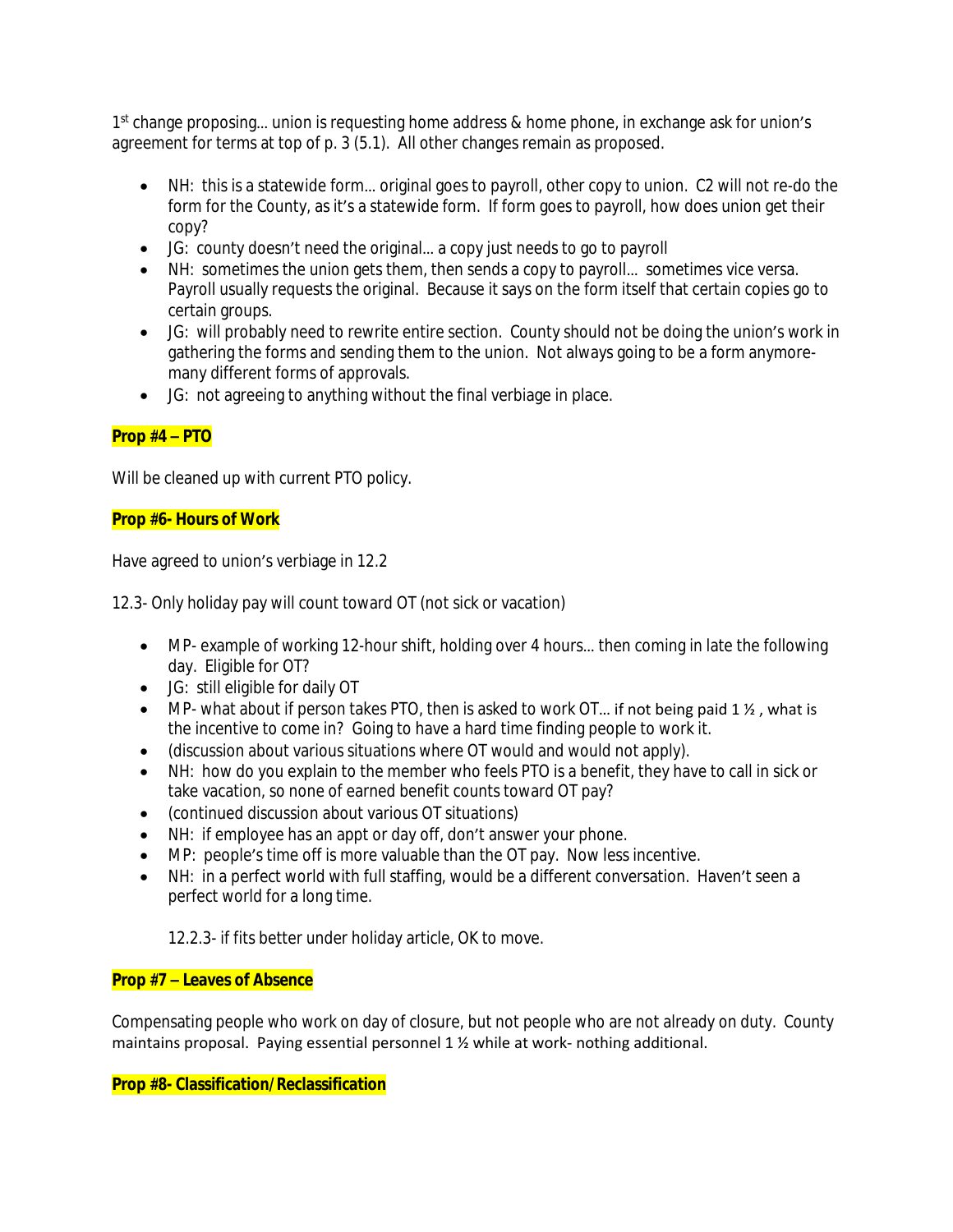leaving open, need to have further discussion

## **Prop #9 - Seniority**

Union agrees to delete, but in conjunction with what?

• NH: agree to delete

## **Prop #11 – Grievance Procedure**

In agreement with everything but 18.6. Question of legality?

- JG: if there is a notice that we are paying someone wrong where we owe someone backpay, we will make it right. What we're trying to avoid are ees sitting on grievances... they become aware of an issue, but wait to bring it forward.
- NH: 2 ees overlap working hours… goes on for awhile, hours have been reported inaccurately. Ees were due OT payment. How far back would county go?
- JG: we'd need to go back as far as necessary- not limited to the 45 days. This is specifically speaking to errors in the CBA, and wanting to have errors addressed as soon as possible. Open to other timeframes. Not trying to screw anyone over on money.
- LJ: include verbiage that if error is discovered, ee has a duty to bring forward...
- JG: stems from another grievance in another CBA, when union was trying to go back to 6 years. This particular language was written by a labor attorney.

# **Prop #12- Promotions/Vacancies/Reassignments/Lateral Transfers/ New Openings/Demotions/Review**

Union made a change to 19.2.1.3 to match practice for laterals with language under promotions.

## **Prop #13 – General Conditions**

Still not willing to negotiate impacts. OK with adding working days in, but not in agreement with negotiating impacts of new work rules.

- NH: if new policy is implemented, but impacts not negotiated, what is remedy? Filing a grievance.
- JG: yes. If we have a new countywide policy, but have to negotiate said policy with every single bargaining unit, we could end up with 17 different iterations. Want policy to be consistent across entire employee population. Work rules may have more flexibility.
- NH: if agreement is to "discuss". What does that look like? How does it apply? If union doesn't agree?
- RB: has there been a situation with a work rule?
- NH: yes, there have been
- MP: there was a time in Juvenile when they work their own personal clothes, then went to wearing uniforms. There was much conversation. Didn't see it as discussion, saw it as negotiating impacts- something employees have to wear to work every day.
- NH: how to sell to members? Proposed language came about after union sensed that County doesn't have an interest in negotiating… proposed language to ensure County would negotiate impacts (vs. just discussing).

21.9- County still maintains following reasonable suspicion.